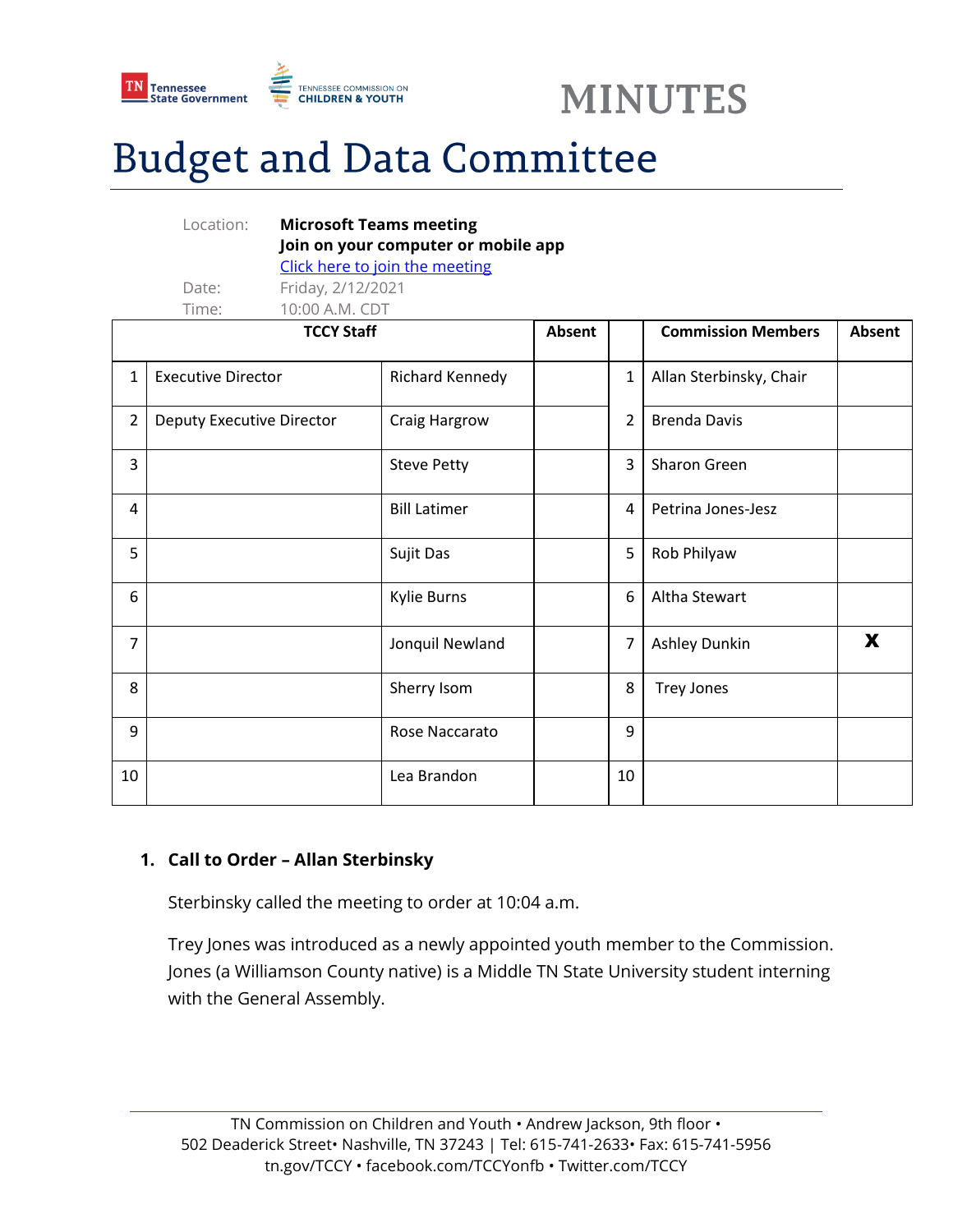



## **2. Approval of November 2020 Budget and Data Minutes (ACTION)**

Sterbinsky asked for a motion to approve the Budget and Data minutes from the November Commission Meeting.

*Jones-Jesz moved to approve. Jones seconded. Unanimously Approved.*

## **3. Staff Updates**

### **Budget Overview – Richard Kennedy**

Kennedy updated Commission Members on the proposed budget reductions discussed in the last meeting. The Governor's proposed budget included one reduction-\$88,000 in unobligated CASA (Court Appointed Special Advocate) dollars. Kennedy stated there are 2 or 3 new CASA programs that will be ready to receive funding sometime this fiscal year, but there are no funds available. Conversations with General Assembly members are ongoing regarding this matter.

Kennedy reported on the three improvement requests added to the TCCY annual budget that was discussed in the previous meeting. The Governor has included \$30,000 for an online grants management system in the proposed budget. The other two requests were not included.

Kennedy reported TCCY's Budget Hearing took place on January 27, 2021 before the House Finance, Ways, and Means Committee. Kennedy thanked Isom, Hargrow, and Petty for their assistance.

Sterbinsky asked Kennedy if TCCY will have to operate at a 12% reduction for the rest of the fiscal year. Kennedy stated that the \$88,000 in unobligated CASA dollars is gone from the budget, but various CASA programs are discussing with their legislators possibly adding those dollars back in an amendment process for future CASA programs.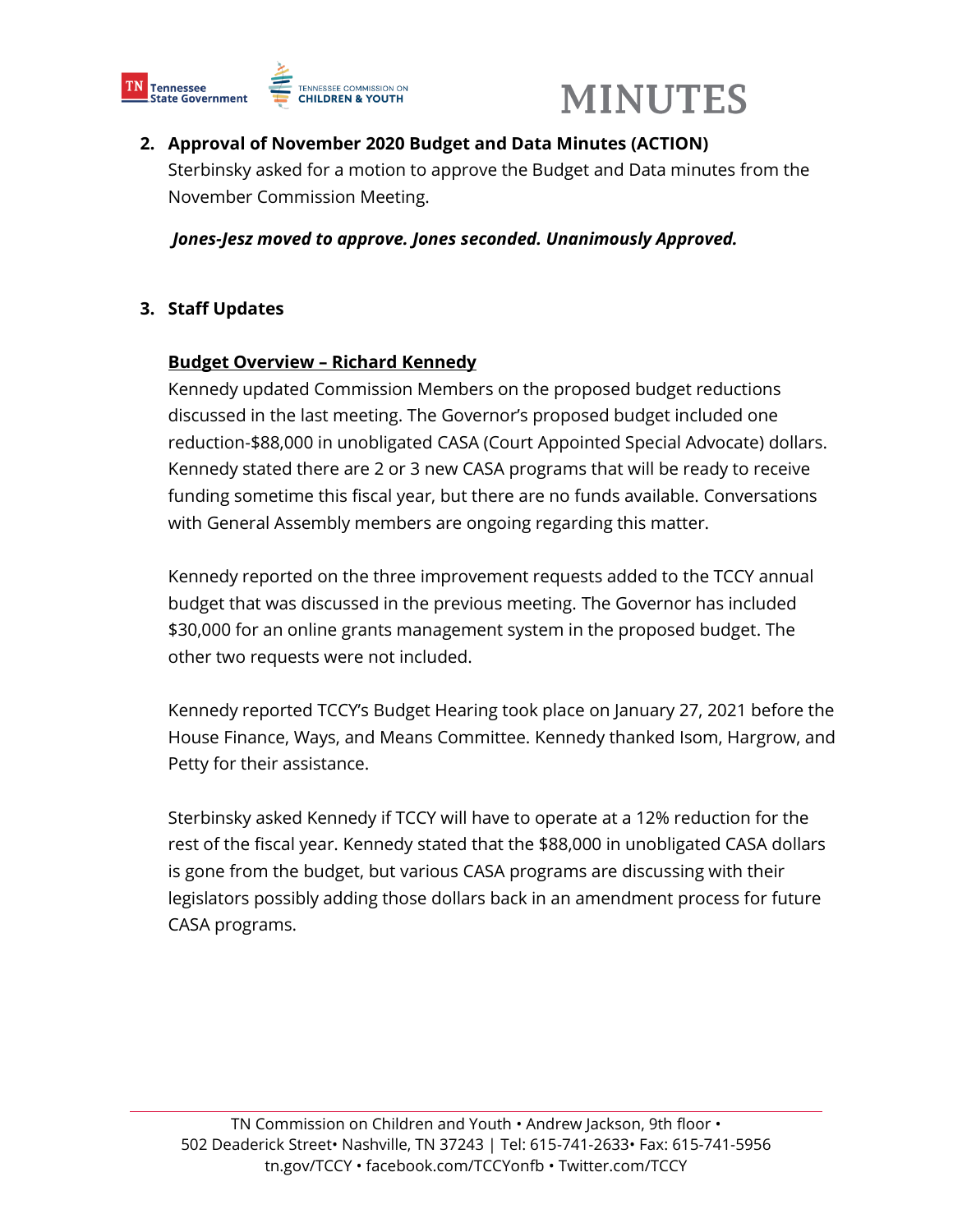

## **MINUTES**

## **Budget Updates – Sherry Isom**

### **Budget Updates**

Isom updated the Commission Members on the agency financial status as of December 31, 2020. As of December 31, 53% of state appropriations had been spent and uncollected revenue in the amount of \$459,025.82 was still outstanding. Centralized Accounting is currently working on journal entries to collect revenue. Budget questions were submitted to House Finance on January 8, 2021. Budget questions for Senate Finance were submitted on February 11, 2021.

### **Grant Updates**

Isom updated the Commission Members on the FFG (Federal Formula Grant) 2017 Grant Award. This award was closed out on February 2, 2021 with no reversion of funds to the federal government. The federal government transitioned to a new system which delayed reporting, but those issues have been worked out.

#### **Contract Updates**

Isom updated Commission Members on the status of the kidcentraltn contract that was discussed in the previous meeting. The 1-year contract was finalized for the current Fiscal Year.

Sterbinsky asked Isom about the 28% spent in grant allocation so far. Isom explained that CASA and RA's (Reimbursement Account) FY (Fiscal Year) started in July 2020 but FFG's fiscal year didn't start until October so spending is delayed since reimbursements aren't usually submitted until the next month.

## *Sterbinsky asked for a motion to approve the budget updates. Jones-Jesz moved to approve. Green seconded. Unanimously Approved.*

### **Kids Count-Rose Naccarato**

Naccarato reported that the *Kids Count State of the Child in Tennessee: COVID-19 Edition* report was released in December 2020 in conjunction with the Annie E. Casey Foundation's report *Kids, Families and COVID-19: Pandemic Pain Points and the Urgent Need to Respond*. The county profiles were released in January 2021 instead of with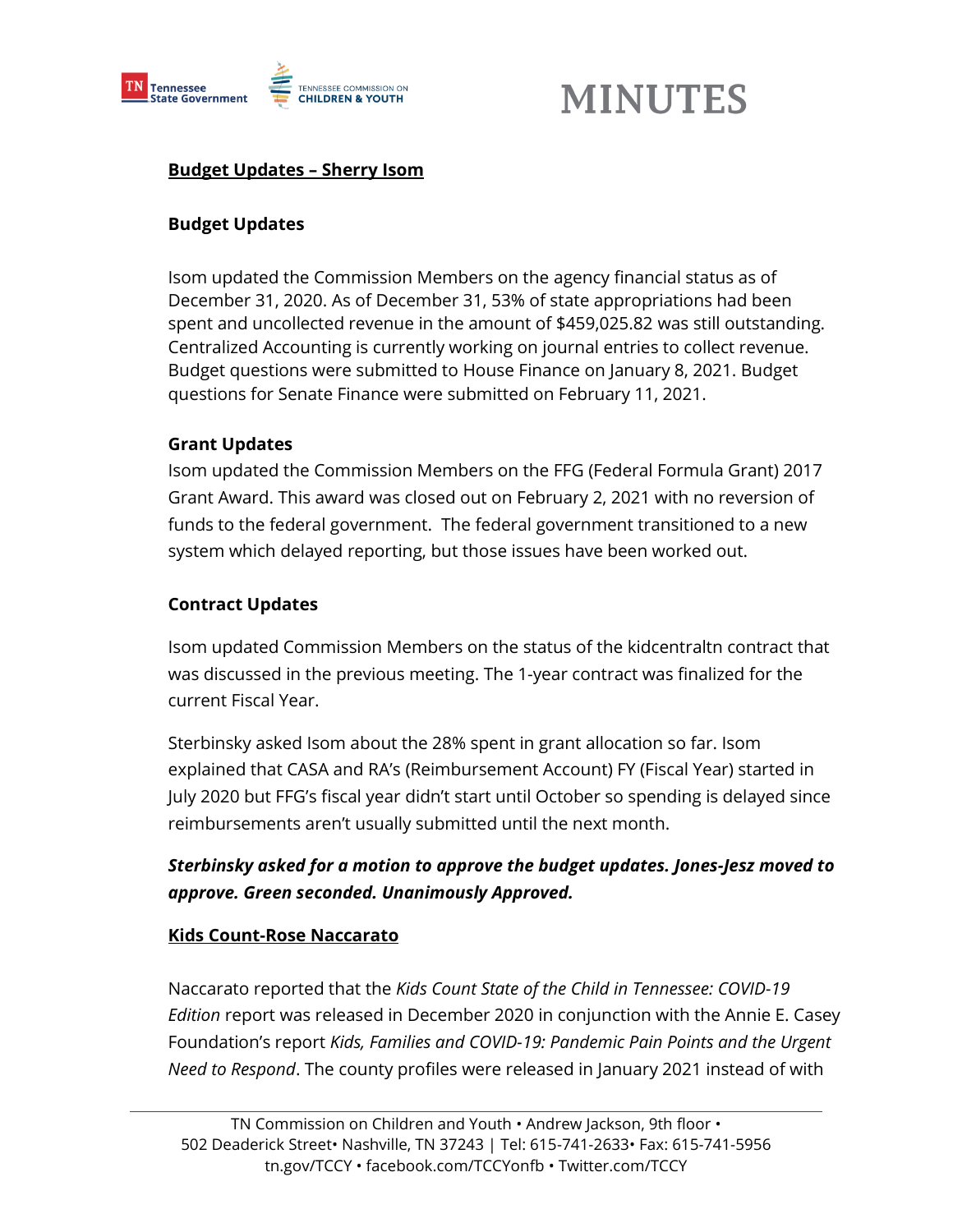

# **MINUTES**

the reports as their message was getting lost in the COVID message. Burns worked alongside Naccarato to release both reports. Das updated the data. Burns redesigned the profiles and wrote the summaries for each county which are live on the website. Naccarato reported they are planning a new policy and issue guide.

Sterbinsky asked Naccarato if there was an accurate way to measure mental health in children. Naccarato said they don't have good data on child mental health outside of hotline calls and usage of services. Burns said there is census pulse data on adults 18-24 years old but its not specific to children.

## **kidcentraltn-Jonquil Newland**

Newland updated attendees on kidcentraltn.com quarterly statistics. There was a slight dip in page views/visits/unique visitors during the holidays which is normal. Newland noted that unique visitors were up by 10,000 in January 2021 compared to January 2020. Education, Development, and Health had top performing articles for the quarter. Twitter followers have held steady while Instagram followers have increased. Facebook likes are also steady. There were 664 new email subscribers this quarter.

## **Web Statistics-Sujit Das**

Das reported on website statistics for October-December 2020. Page views were lower than the previous quarter. Areas visited the most were Kids Count, Event Calendar, and Ombudsman. Page views and data visualizations for Tennessee data on the Annie E. Casey Foundation's KIDSCOUNT datacenter increased over last quarter.

## **The Advocate-Kylie Burns**

Burns reported on the monthly newsletter for this quarter. There are about 900 subscribers. The transition to MailChimp is making it difficult to get the exact number. Health, Mental Health, Events, Economics, and TCCY received the most clicks. Top articles included topics on the COVID impact on TN families and Dance